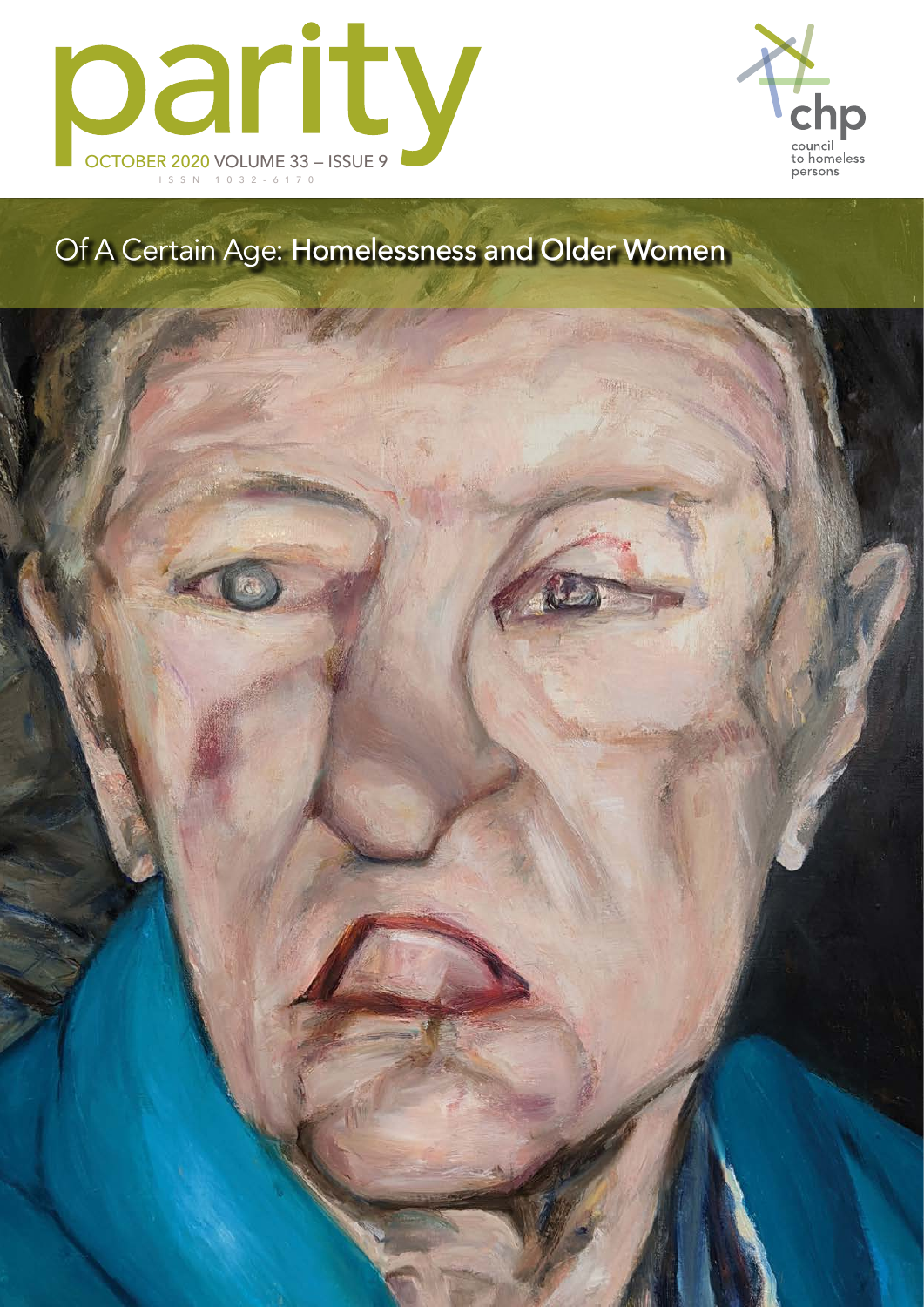## Contents

## *Parity* **Australia's national homelessness publication**

**Published by Council to Homeless Persons**

**Jenny Smith** Chief Executive Officer

**Noel Murray** *Parity* Editor *noel@chp.org.au* (03) 8415 6201 0438 067 146/0466 619 582

## *www.chp.org.au/parity/subscribe*

Address **2 Stanley Street Collingwood Melbourne VIC 3066** Phone **(03) 8415 6200** E-mail *parity@chp.org.au* Website *www.chp.org.au*



*@counciltohomeless @CHPVic*

*Parity* **magazine is online**

#### **chpaustralia-portal.force.com**

To read online editions, log into your Member Portal account at the above address or become a subscriber (details below).

#### **Subscribe to** *Parity*

*chp.org.au/parity/subscribe*

*Parity* readers have access to information and resources not available anywhere else. Subscribers will also have access to a 13-year online *Parity* back-catalogue. If you are a staff member of a CHP Organisational Member, you are already entitled to free access to online editions of *Parity*. Your employer can help you activate your account.

#### **Become a CHP Member**

*chp.org.au/membership-portal* Receive member benefits and further support CHP's work by becoming a Member. Membership is available to individuals and organisations.

#### **Promotion of Conferences, Events and Publications**

Organisations are invited to have their promotional fliers included in the monthly mailout of *Parity* magazine. Rates are: National distribution: \$90. Statewide distribution only: \$70

#### **Write for** *Parity*

*chp.org.au/parity/contribute* Contributions to *Parity* are welcome. Each issue of *Parity* has a central focus or theme. However, prospective contributors should not feel restricted by this as *Parity* seeks to discuss the whole range of issues connected with homelessness and the provision of housing and services to people experiencing homelessness. Where necessary, contributions will be edited. Where possible this will be done in consultation with the contributor. Contributions can be emailed to *parity@chp.org.au* in Microsoft Word or rtf format. If this option is not possible, contributions can be mailed to CHP at the above address.

#### **The 2020** *Parity* **Publications Schedule**

*November:* Shelter from the Storm: Responding to Homelessness Under Covid-19

#### **Cover art**

*Woman in a Night Shelter*, 2012, by Dorothy Lipmann. The artworks on pages 7, 8, 14, 15, 18, 20, 23, 25, 35, 41, 52 and 54 are also by Dorothy Lipmann.

**The views and opinions expressed in** *Parity* **are not necessarily those of CHP.**

#### [Editorial](#page--1-0) | *3*

Jenny Smith, Chief Executive Officer, Council to [Homeless](#page--1-0) Persons

**[Chapter 1: Learning from Lived Experience](#page--1-0)**

[Christine's Story](#page--1-0) | *4*

[Walk in My Shoes: The Lived Experience of Older Women in Need of Affordable Housing](#page--1-0) | *5* Victoria Heywood, Communications, Women's Housing Ltd

[This is Tammy's Story](#page--1-0) | *7*

[Single Older Women with No Place to Call Home](#page--1-0) | *8*

[Therese](#page--1-0) Hall

[This is Lynette's Story](#page--1-0) | *10*

[This is Lorraine's Story](#page--1-0) | *12*

[More-Older Women Are Experiencing Homelessness Than Ever Before: I Was One of Them](#page--1-0) | *14* [Penny Leemhuis](#page--1-0)

[This is Cheryl's Story](#page--1-0) | *15*

[This is Susan's Story](#page--1-0) | *16*

Kedy Kristal, Acting Chief Executive Officer, Women's Council for Domestic and Family Violence Services, [Western Australia](#page--1-0) [This is Helen's Story](#page--1-0) | *18*

## **[Chapter 2: Understanding and Responding to](#page--1-0)  [Older Women's Homelessness](#page--1-0)**

[Understanding the Homelessness Experienced by Older women](#page--1-0) | *19* Dee Healey, General Manager, Homelessness and Client Support Services, Wintringham

[Older Women Receiving Specialist Homelessness Services Support](#page--1-0) | *21* Carol Kubanek, Housing and Homelessness Reporting and Development Unit, Australian Institute of Health and Welfare

## [More Than Double Jeopardy](#page-2-0) | *24*

The National Older Women's Housing and [Homelessness](#page-2-0) Working Group

[The System is Failing Older Women: We Need Specialist Services](#page--1-0) | *27* Gemma White, Early Intervention Worker, Melis Cevik, Outreach Worker/Home at Last Service and Kobi Maglen, National [Development](#page--1-0) Worker, Housing for the Aged Action Group (HAAG)

[Homelessness and Health Needs Among Trans Women: A Trans‑Pacific Dialogue](#page--1-0) | *29* Cal Andrews, Department of General Practice, University of Melbourne and Aaron Munro, Long-time advocate [of housing solutions in Vancouver and owner of Public Alley Counselling and Consultant Services](#page--1-0)

[Establishing the Number of Older Women at Risk of Homelessness](#page--1-0) | *32* Dr Debbie Faulkner and Dr Laurence Lester, The Australian Alliance for Social Enterprise, The University of South Australia

## [The Policy Response to Women's Homelessness That You Might Not See Coming](#page--1-0) | *34*

Helen Dalley-Fisher and Romy Listo, Equality Rights Alliance

[LGBTI Older Women](#page--1-0) | *36*

Rebecca Walton, Rebecca Walton, ACSN Volunteer Coordinator, [Housing for the Aged Action Group](#page--1-0) [From the Ground: The Perspective and Experiences](#page--1-0) | *38*

[of an Older Person's Intake Coordinator](#page--1-0) [Elaine Smith, Wintringham Advice and Information Coordinator](#page--1-0)

#### [Older Women on the Brink](#page--1-0) | *39*

Jeanette Large, Chief [Executive](#page--1-0) Officer, Women's Property Initiatives

<mark>[Little Reason to Celebrate: Older Women, Trauma and Homelessness](#page--1-0)</mark> | 41<br>Leanne Wood, Research, Social Policy and Advocacy Advisor, Anglicare Southern Queenslandand Carol<br>Birrell, Service Manager, Homelessness Services Wome

#### **[Chapter 3: Housing Issues and Solutions](#page--1-0)**

[Innovation is the Key to Responding to Older Women's Homelessness](#page--1-0) | *43* [Leah Dwyer, Senior Adviser, Policy and Engagement, YWCA Canberra](#page--1-0)

[Older Women on the Edge: Struggling in the Private Rental Sector](#page--1-0) | *45* Emma Power; School of Social Sciences and Institute for Culture and Society, [Western Sydney University](#page--1-0)

#### [Keeping the Roof Over Her Head:](#page--1-0) | *47*

[Precarious and Lost Homeownership Among Older, Single Women](#page--1-0) Frances Every, Organising Committee; National Alliance of Seniors for Housing and Leonie Bessant, Coordinator, National Alliance of Seniors for Housing, [Housing for the Aged Action](#page--1-0) Group

[Bleak House in Paradise](#page--1-0) | *50*

Leonie Bessant, National Alliance of Seniors for Housing (NASH) Co-ordinator, [Housing for the Aged](#page--1-0) Action Group [It's Time for Community Aged Care to Raise its Game](#page--1-0) | *52*

Dr Victoria Cornell, Housing Research Manager, ECH

## **[Opinion](#page--1-0)s**

[Fiona York](#page--1-0) | *54* [Executive](#page--1-0) Officer, Housing for the Aged Action Group, (HAAG) [Yumi Lee](#page--1-0) | *55*

Manager, Older [Women's](#page--1-0) Network NSW Inc

[Bryan Lipmann am](#page--1-0) | *57* Chief Executive [Officer/Founder](#page--1-0) Wintringham

[Alison Standen MP](#page--1-0) | *60*

Shadow Housing Minister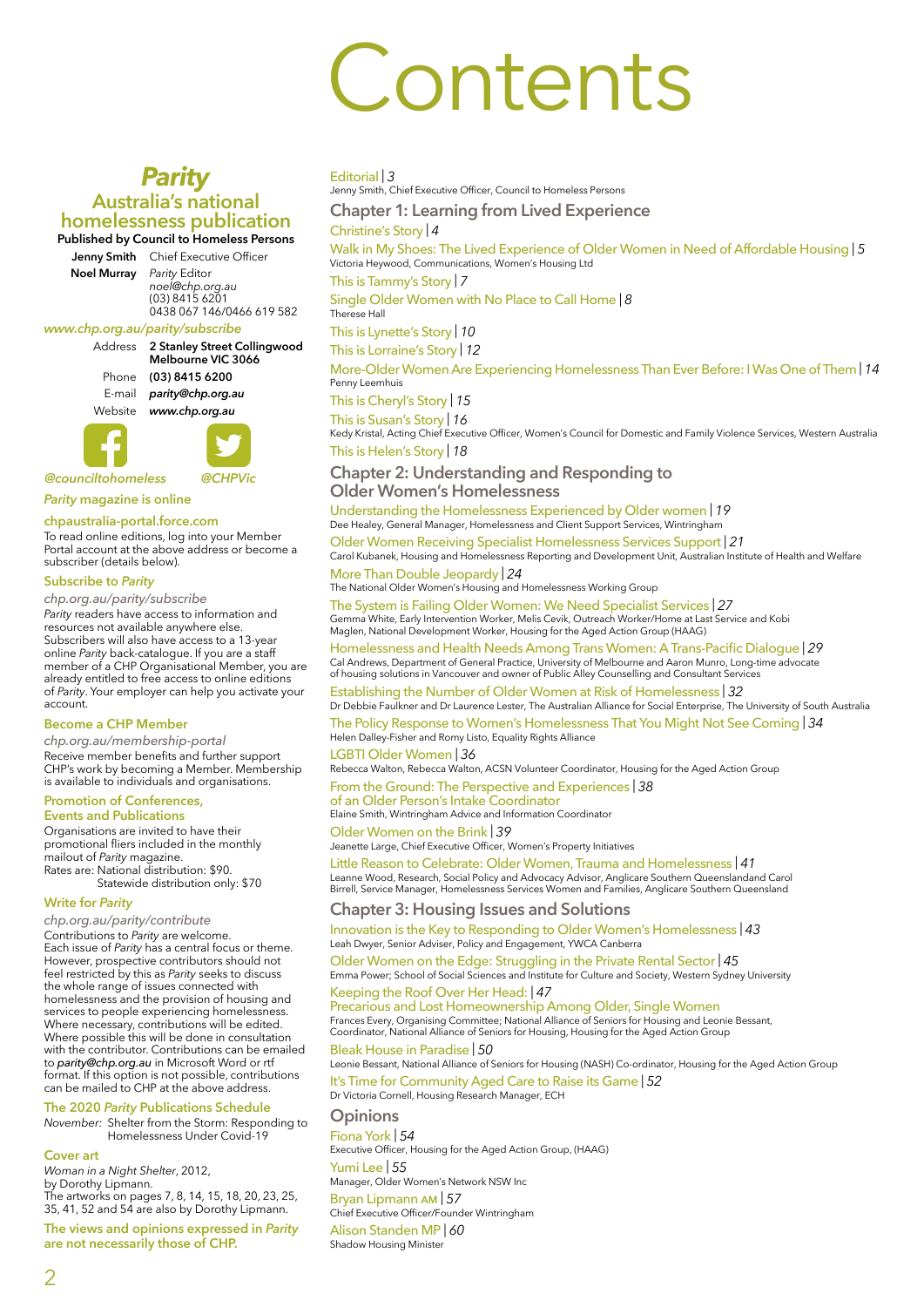# <span id="page-2-0"></span>More Than Double Jeopardy

The National Older Women's Housing and Homelessness Working Group<sup>\*</sup>

Ending homelessness for older women is the right thing to do. We know how to do it. We also know it is less expensive to house someone than to use government funded services.**<sup>1</sup>** Yet, the numbers of women experiencing homelessness increases year after year. We have let this happen. Why is there an absence of political will to act and address homelessness among older women?

We know the primary reason older women experiencing or at risk of homelessness is structural gender inequality. In Australia, we have come to understand the voices of older people are not heard. Our aged care system is a shocking tale of neglect,**<sup>2</sup>** with ageism prevalent in Australia's health and care systems. Australia needs to ask: is the escalating social ill of older women's homelessness evidence of ongoing ageism and sexism in our society? The women impacted are our grandmothers and mothers, our aunties, sisters and cousins, ourselves. They deserve better. We all deserve better.

With little response to the 2018 report, *Retiring into Poverty* — *A National Plan for Change: Increasing Housing*  Security for Older Women,<sup>3</sup> it is increasingly important to have a clear strategic and policy course to ensure future cohorts of older women do not face homelessness in their retirement years.

Older single women are the fastest growing cohort of people to experience housing stress and homelessness, with the latest Census showing an increase of 31 per cent on the prior Census. In the ten years to Census 2016, there was a 97 per cent increase in the number of older women renting in the private market, at a time of increasing unaffordability and

instability in that market.**<sup>4</sup>** The number of older women experiencing homelessness is undoubtedly underestimated due to the hidden nature of their homelessness with women staying with friends or family, housesitting, living in their car or remaining in at-risk situations.

Current estimates are that 405,000 women aged over 45 years are at risk of homelessness.**<sup>5</sup>** Of this group, 165,000 women are aged between 45 and 55 years and 240,000 are aged 55 years and over.**<sup>6</sup>** The scale of this issue demands state, territory and national leadership.**<sup>7</sup>**

Most women do not self-identify as homeless, instead describing their situation as a 'housing crisis'.**<sup>8</sup>** Women living homeless often move from place to place frequently in a downhill trajectory, in terms of mental and physical health, as their situation becomes untenable. Importantly, most older women who are homeless have not been homeless before and are therefore unlikely to approach traditional homelessness services for support.**<sup>9</sup>**

## Factors Affecting the Incidence of Homelessness

Older women are at greater risk of financial and housing insecurity because of compounding structural and systemic factors:

- They have not had the benefit of compulsory superannuation.
- Their pay rates were lower than male counterparts.
- Their work was likely casual or part-time.
- Many took time out of the paid workforce to have children and fulfil caring roles.
- Many have suffered lifelong systemic disadvantage in relation to past employment practices which discriminated against married or pregnant women.
- Women bear the disproportionate impacts of domestic and family violence, and elder abuse.
- There remains significant ageism in the labour force.

Systemic economic disadvantage is acute in later years, as disadvantage compounds over the life cycle. The current gendered total remuneration gap of 20.8 per cent, the continued concentration of women in part-time, casual and lower remunerated work and our failure to alter the distribution of unpaid care between men and women means that the present increases in the number of homeless older women are unlikely to subside for the current generations of working women.**<sup>10</sup>**

## **Superannuation**

Australia's superannuation system was not designed for workers who move in and out of the workforce during their lives. The superannuation system requires re-design to ensure future older women will not face financial and housing insecurity at retirement.**<sup>11</sup>**

## Critical Shortage of Affordable Housing

Housing is older women's most basic need. Provision of long-term housing is an important health intervention. Housing is a social determinate of health. Women's health needs generally increase as they age and are exacerbated for those women living in precarious housing and thereby at risk of homelessness. Appropriate housing is the cornerstone to health, social participation, utilising community aged care to maintain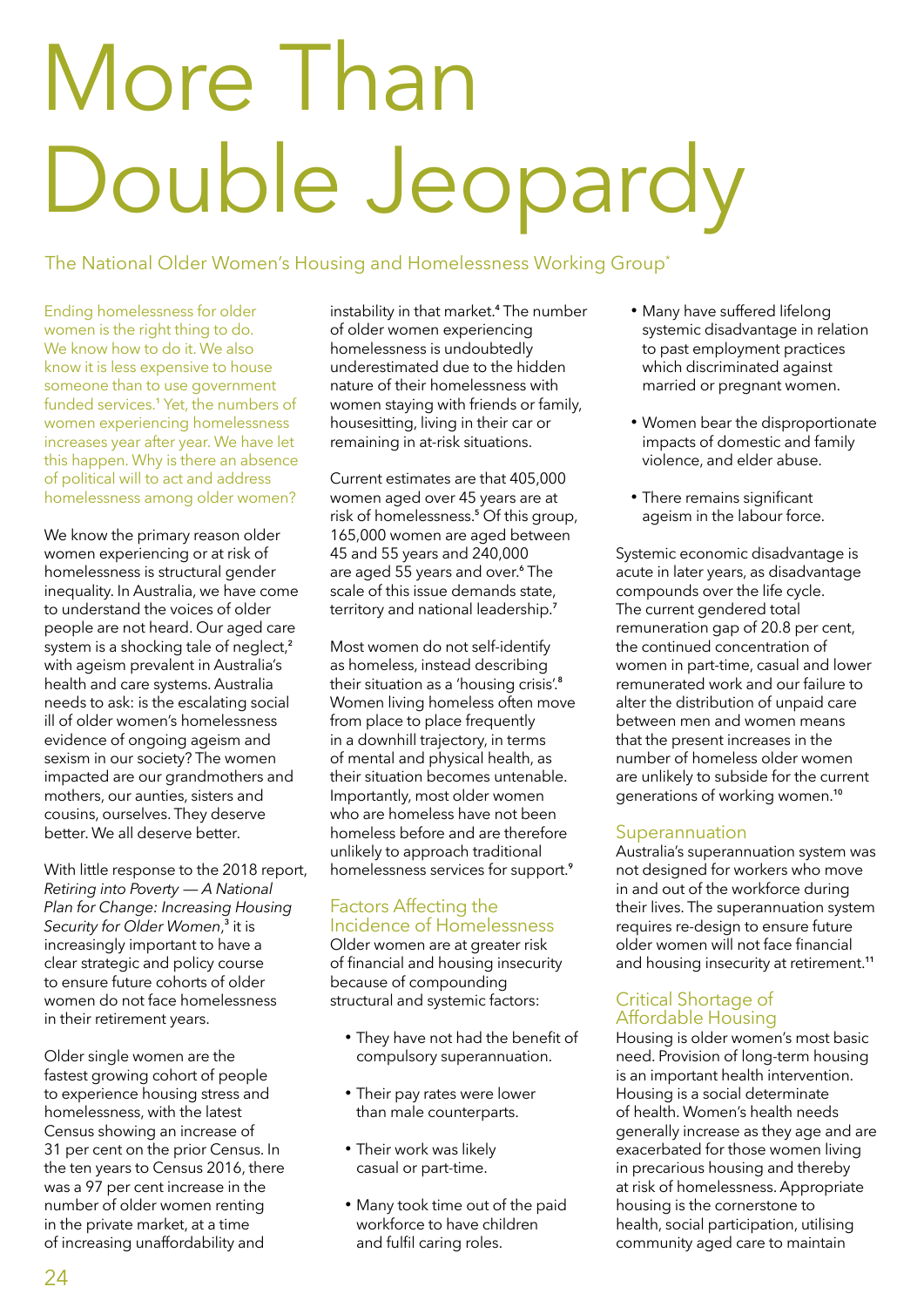

independence, and preventing premature entry into residential care. Housing must be at the centre of ageing and health policy because it is central to wellbeing in later life.**<sup>12</sup>**

Older women will often not get access to priority social housing as they are usually homeless due to their low incomes, not because of 'complex' needs. The limited stock of quality, safe, secure, longterm, affordable housing options, including social housing options, creates considerable instability for marginalised older women. A significant increase in the supply of public and community housing is the long-term solution to this 'housing crisis'. We support the Australian Alliance to End Homelessness' call for a health-informed end to homelessness and the establishment of an Australian Network for Health, Housing and Homelessness to drive policy and practice reform. It will benefit all homeless people, including older women.**13, 14**

## Future Trajectory of Older - The Covid-19 Effect

The economic and social conditions which have led to our current high levels of homelessness among older women are acutely exacerbated by the Covid‑19 emergency. Women are disproportionately affected by the economic downturn, losing

*Judith*, 2016 by Dorothy Lipmann

employment at a higher rate, with working hours reduced, and higher rates of underemployment.**15, 16** The Covid-19 effect is likely to significantly increase older women's risk of homelessness.**<sup>17</sup>**

Early access to superannuation introduced in response to the pandemic is likely to further deplete the balance of women's superannuation on retirement. Before the pandemic, the superannuation savings gap between men and women aged between 25 and 34 was about 23 per cent. The savings gap is now estimated to be 45 per cent. It is expected that this will affect between 250,000 and 300,000 millennial aged women.**<sup>18</sup>**

## Domestic and Family Violence (DFV) and Elder Abuse

Women are too often the victims of DFV and elder abuse, with clear impacts on household resources and life circumstances, including housing pathways and housing security. DFV is a key driver of homelessness among women. The Fourth Action Plan under the *National Plan to Reduce Violence against Women and Children*  identifies the need for safe, accessible and stable accommodation as crucial for the safety and recovery of women and their children impacted by violence. In March 2019, the Australian Government launched

the *National Plan to Respond to the Abuse of Older Australians*, recognising the growing problem of abuse of older Australians. The plan estimates that 185,000 older people in Australia experience some form of abuse or neglect.**19, 20**

## Lack of Mainstream Services for Older Women

Government programs have not yet been designed to meet the needs of older women at risk of homelessness. Among the more than 1,500 homelessness services across Australia, only three are funded as specialist services for older people.

Australia knows how to address older women's homelessness. We have existing exemplars of service provision and practice that need to be extended:

## a. Assistance with Care and Housing Program (ACH)

The ACH program assists older people on low incomes, homeless or at risk of homelessness, to find housing through the private rental market or applying for affordable and social housing options. The ACH Program must be sufficiently resourced to meet demand.

### b. The Next-Door Program, YWCA Housing Canberra

Next Door is a specialist women's service that empowers older women to access and maintain affordable, appropriate and safe homes in the ACT.

## c. Older Women's Housing Project, Women's Property Initiatives

The Older Women's Housing Project will enable low-income women over 55 with modest assets to invest in safe, secure and affordable housing where their assets/ contribution will be preserved.

### d. Older Women's Housing Projects, Women's Housing Company (WHC)

Two recent Older Women's Housing Projects in New South Wales (NSW) have provided a new supply of housing targeted for women aged 55 and over. The projects are a collaboration between the WHC and the NSW Government specifically designed for single older women, with amenity and accessibility in mind to support ageing in place.